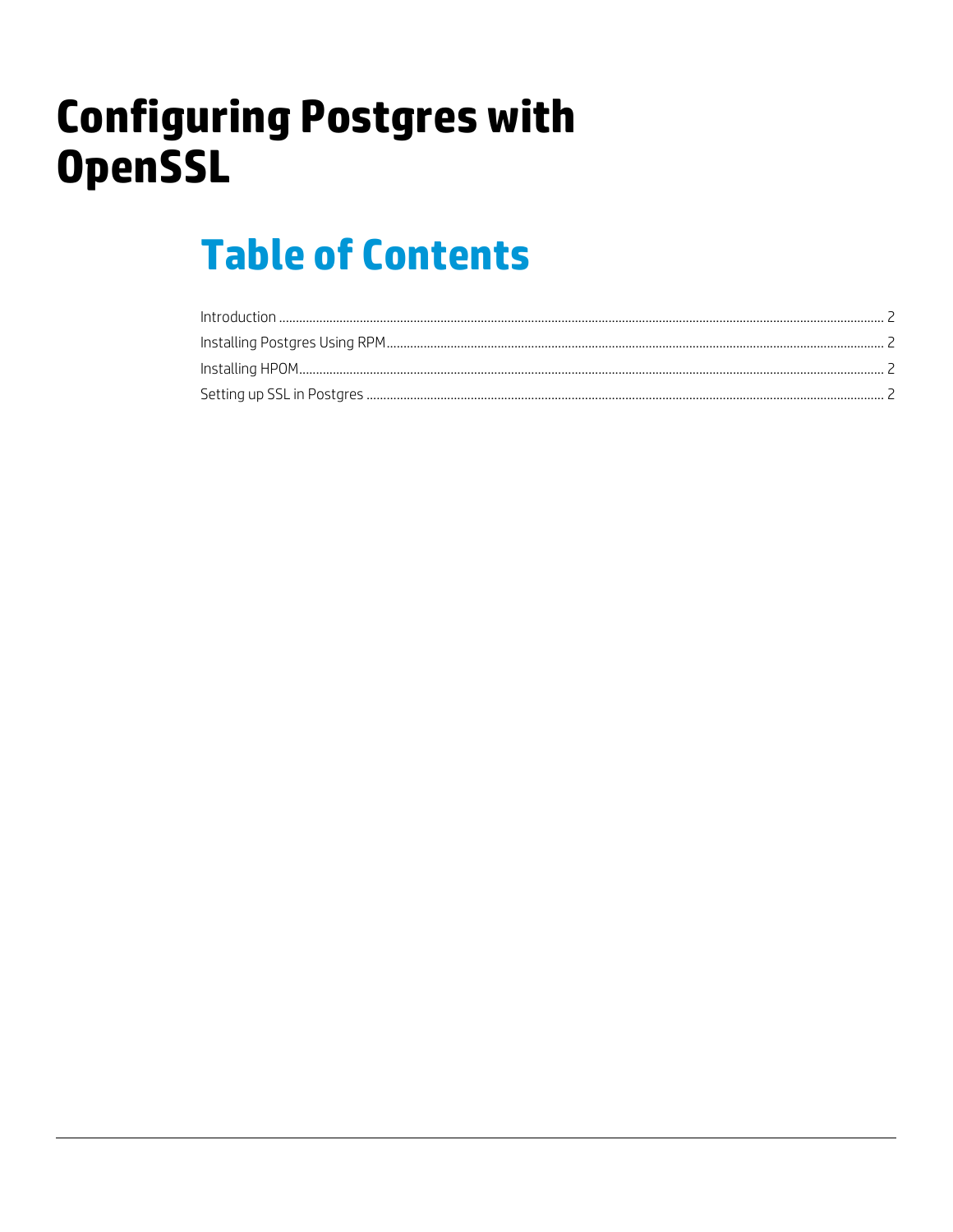## <span id="page-1-0"></span>**Introduction**

This document provides instructions to install Postgres using YUM and RPM, and to set up SSL in Postgres.

### **Supported OML and Postgres Versions**

Supported Operations Manager for Linux(OML) versions: 9.21.130 and 9.22.190. Supported Postgres versions: 9.1, 9.2, 9.3, 9.4, and 9.5

#### **Installing Postgres Using YUM**

- 1) Ensure that your system has internet connectivity (Check your proxy setting).
- 2) Download the the repo file from the following location and install it:

[https://download.postgresql.org/pub/repos/yum/9.5/redhat/rhel-7-x86\\_64/pgdg-redhat95-9.5-2.noarch.rpm](https://download.postgresql.org/pub/repos/yum/9.5/redhat/rhel-7-x86_64/pgdg-redhat95-9.5-2.noarch.rpm)

3) Run the following commands to install Postgres server:

yum install postgresql95

yum install postgresql95-server

The bin, share, and lib directories are created under */usr/pgsql-<version>*.

4) Create the following three directories under */usr/pgsql-<version>:*

cluster, data, index

5) Change the ownership of all the directories under */usr/pgsql-<version>* to postgres:postgres.

## <span id="page-1-1"></span>**Installing Postgres Using RPM**

- 1) Download the RPMs from the following site : [https://yum.postgresql.org/9.5/redhat/rhel-7-x86\\_64/repoview/postgresqldbserver95.group.html](https://yum.postgresql.org/9.5/redhat/rhel-7-x86_64/repoview/postgresqldbserver95.group.html)
- 2) Install the RPMs in the following order:

rpm -Uvh postgresql95-libs-9.5.7-1PGDG.rhel7.x86\_64.rpm

rpm -ivh postgresql95-9.5.7-1PGDG.rhel7.x86\_64.rpm

rpm -ivh postgresql95-server-9.5.7-1PGDG.rhel7.x86\_64.rpm

The bin, share, and lib directories are created under */usr/pgsql-<version>*.

3) Create the following three directories under */usr/pgsql-<version>:*

cluster, data, index

4) Change the ownership of all the directories under */usr/pgsql-<version>* to postgres:postgres.

### <span id="page-1-2"></span>**Installing HPOM**

<span id="page-1-3"></span>Install the HP Operations Manager as per the instructions in the *HPOM Installation Guide* and ensure that all services are up. **Setting up SSL in Postgres**

1) Stop the HPOM server using the following command:

/opt/OV/bin/ovc -stop

- 2) Log on as *root* user and check the /etc/passwd file to get the home directory of the *postgres* user.
- 3) Open the .bash\_profile under the home directory of the postgres user and change the line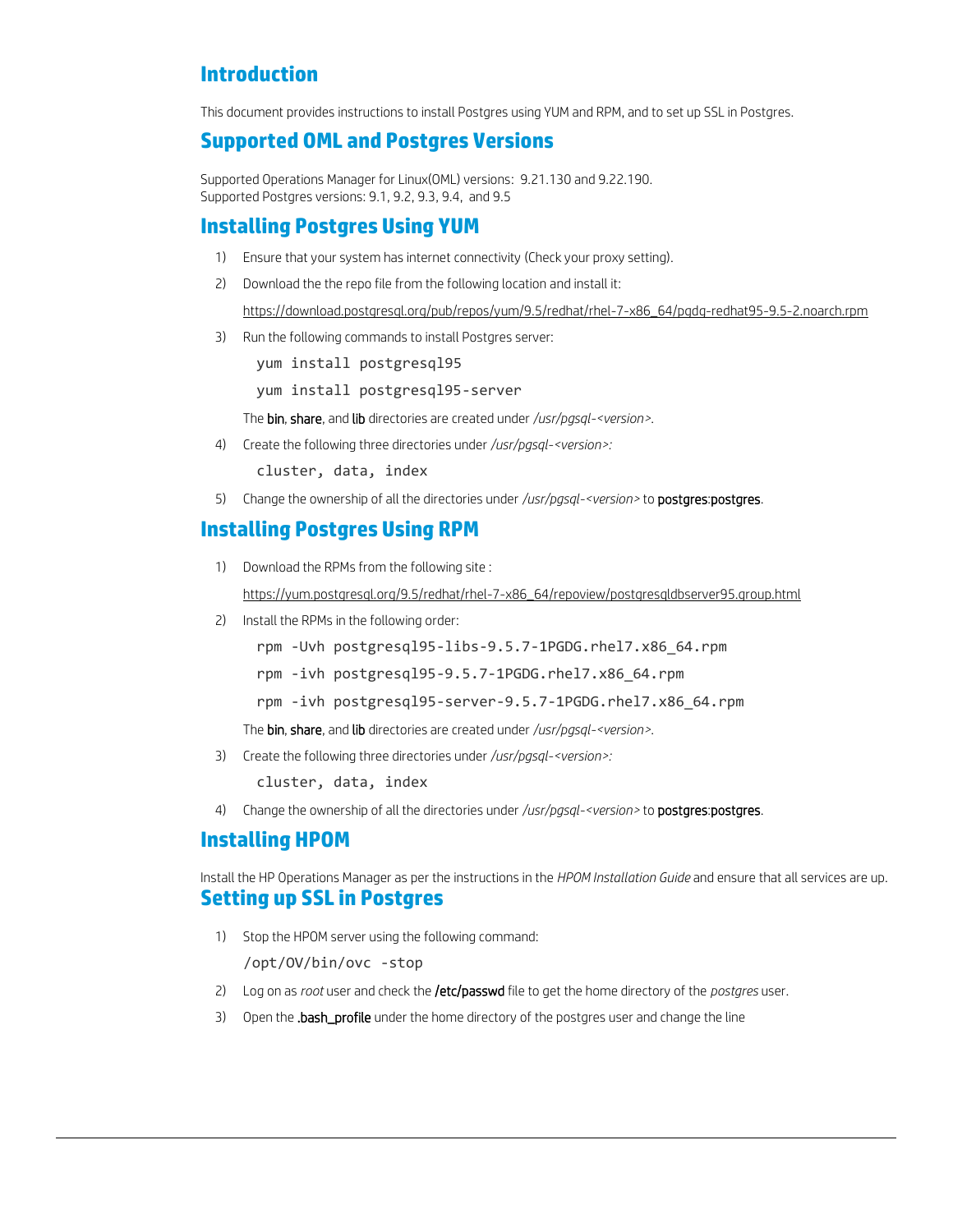[ -f /etc/profile ] && source /etc/profile

#### PGDATA=/var/lib/pgsql/data

export PGDATA

to the following:

[ -f /etc/profile ] && source /etc/profile

PGDATA=/usr/pgsql-<version>/cluster

export PGDATA

4) Login as postgres user:

su -postgres

5) Navigate to the bin directory and stop the postgres server:

cd /usr/pgsql-<version>/bin

./pg\_ctl stop

- 6) Navigate to the cluster directory (the cluster directory is created during installation of postgres) : cd /usr/pgsql-<version>/cluster
- 7) Generate a passphrase protected certificate using the following command :

```
 openssl req -new -text -out cert.req
```
#### Sample Output:

Generating a 1024 bit RSA private key

```
***+++++
```

```
...................................................++++++
```

```
writing new private key to 'privkey.pem'
```
Enter PEM pass phrase:

Verifying - Enter PEM pass phrase:

You are about to be asked to enter information that will be incorporated into your certificate request, which is called a Distinguished Name or a DN. There are quite a few fields but you can leave some blank by entering '.'

-----

-----

Country Name (2 letter code) [AU]:

State or Province Name (full name) [Some-State]:

Locality Name (eg, city) []:

Organization Name (eg, company) [Internet Widgits Pty Ltd]:

- Organizational Unit Name (eg, section) []:
- Common Name (eg, YOUR name) []:

Email Address []:

- Please enter the following 'extra' attributes
- to be sent with your certificate request
- A challenge password []:Singh

An optional company name []:

8) Remove the passphrase (this is necessary to start the postmaster automatically) using the following command :

openssl rsa -in privkey.pem -out cert.pem

#### Sample Output:

Enter pass phrase for privkey.pem: